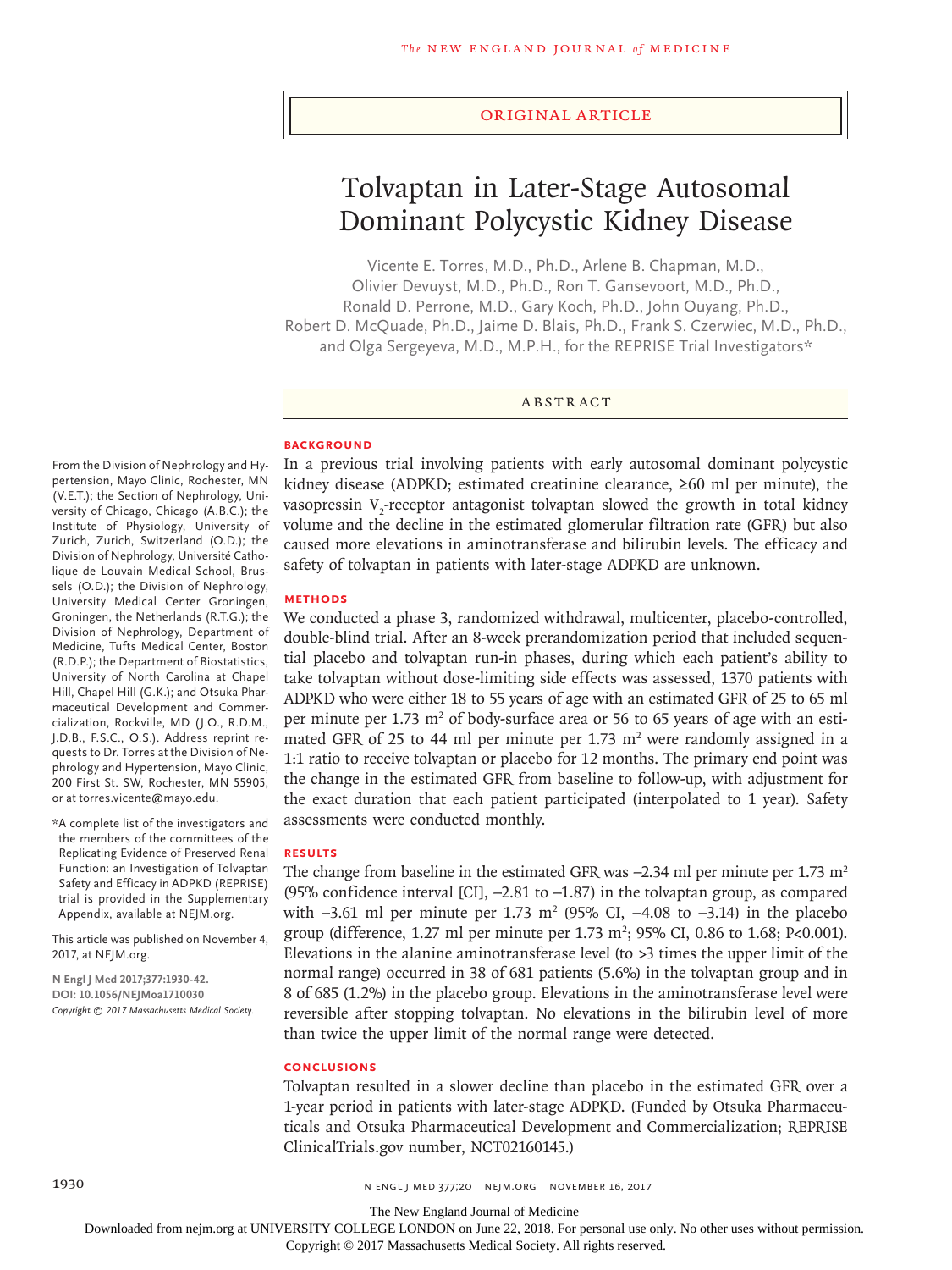TOSOMAL DOMINANT POLYCYSTIC KID-<br>ney disease (ADPKD) is the fourth lead-<br>ing cause of end-stage kidney disease in<br>adults.<sup>1-3</sup> When the genes encoding polycystin 1 ney disease (ADPKD) is the fourth leading cause of end-stage kidney disease in adults.1-3 When the genes encoding polycystin 1 (*PKD1*) and polycystin 2 (*PKD2*) are disrupted, tubular epithelial cells in vasopressin-sensitive distal nephrons and collecting ducts show enhanced proliferation, chloride-driven fluid secretion, and expression of proinflammatory cytokines, resulting in cyst development and the destruction of renal parenchyma.<sup>4</sup>

Vasopressin promotes kidney-cyst cell proliferation and fluid secretion by means of up-regulation of adenosine-3′,5′-cyclic monophosphate (cAMP).5,6 The suppression of vasopressin production, release, or action by means of hydration,<sup>7,8</sup>  $V_2$ -receptor blockade,  $9-14$  or genetic mutation<sup>15</sup> has been shown to reduce cyst burden, protect kidney function, and prolong survival in rodent models.

In the Tolvaptan Efficacy and Safety in Management of Autosomal Dominant Polycystic Kidney Disease and Its Outcomes (TEMPO) 3:4 trial, which involved patients with early ADPKD (estimated creatinine clearance, ≥60 ml per minute), tolvaptan reduced kidney growth and the decline in the estimated glomerular filtration rate (GFR).<sup>16</sup> The benefit with regard to the estimated GFR was maintained after 2 additional years of openlabel treatment (TEMPO 4:4 study).<sup>17</sup> Idiosyncratic hepatocellular toxic effects were unanticipated.<sup>18</sup> With monitoring occurring once every 4 months, two patients in the TEMPO 3:4 trial and one in the TEMPO 4:4 study had evidence of potentially serious drug-induced liver injury. We conducted the Replicating Evidence of Preserved Renal Function: an Investigation of Tolvaptan Safety and Efficacy in ADPKD (REPRISE) trial, a phase 3, randomized withdrawal, multicenter, placebocontrolled, double-blind trial involving patients with ADPKD who had late chronic kidney disease of stage 2 to early stage 4, in order to ascertain the efficacy and safety of tolvaptan in patients with more advanced ADPKD with the use of more frequent monitoring for toxic effects in the liver.<sup>19</sup>

#### Methods

# **Trial Design and Oversight**

The institutional review board at each site approved the protocol and the informed-consent form. A steering committee that comprised investigators and representatives of the sponsor (Otsuka Pharmaceuticals and Otsuka Pharma-

ceutical Development and Commercialization) oversaw the trial design and conduct with the assistance of an independent data and safety monitoring committee and a hepatic adjudication committee. The sponsor collected and analyzed the data. The first author wrote the manuscript with substantial contributions from the coauthors (including authors who are employees of the sponsor) and assumes responsibility for its content and integrity. The sponsor had no other role in writing or reviewing the manuscript. All the authors had access to the analyzed data, jointly decided to submit the manuscript for publication, and vouch for the accuracy and completeness of the reported data and for fidelity of the trial to the protocol. The trial protocol, which is available with the full text of this article at NEJM.org, has been published previously.19

From May 2014 through March 2016, patients were enrolled at 213 sites globally. Eligible persons were either 18 to 55 years of age with an estimated GFR of 25 to 65 ml per minute per  $1.73 \text{ m}^2$  of body-surface area or 56 to 65 years of age with an estimated GFR of 25 to 44 ml per minute per  $1.73 \text{ m}^2$ . Patients in the older age group also had to have historical evidence of a decline in the estimated GFR of more than 2.0 ml per minute per 1.73 m<sup>2</sup> per year.<sup>20</sup>

The trial consisted of an 8-week prerandomization period that was divided into a screening phase, a single-blind placebo run-in phase, and a single-blind tolvaptan period that comprised a dose-adjustment phase and a run-in phase (Fig. S1 in the Supplementary Appendix, available at NEJM.org). Patients who could take tolvaptan at daily morning and afternoon doses of 60 mg and 30 mg, respectively, or 90 mg and 30 mg, respectively, were randomly assigned in a 1:1 ratio, in a double-blind fashion, to receive tolvaptan or matching placebo for 12 months. Randomization was stratified according to the baseline estimated GFR  $(\leq 45$  or >45 ml per minute per 1.73 m<sup>2</sup>), age of the patient  $(555 \text{ or } >55 \text{ years})$ , and total kidney volume ( $\leq$ 2000 ml,  $>$ 2000 ml, or unknown).<sup>21</sup> The maximal dose of tolvaptan that could be taken without an unacceptable level of side effects during the run-in period, or the equivalent as matching placebo, was dispensed according to the randomization assignment. Adjustment of the dose down to morning and afternoon doses of 45 mg and 15 mg, respectively, or of 30 mg and 15 mg, respectively, was permitted during the trial period. Serum creatinine levels were measured cen-

The New England Journal of Medicine

Downloaded from nejm.org at UNIVERSITY COLLEGE LONDON on June 22, 2018. For personal use only. No other uses without permission.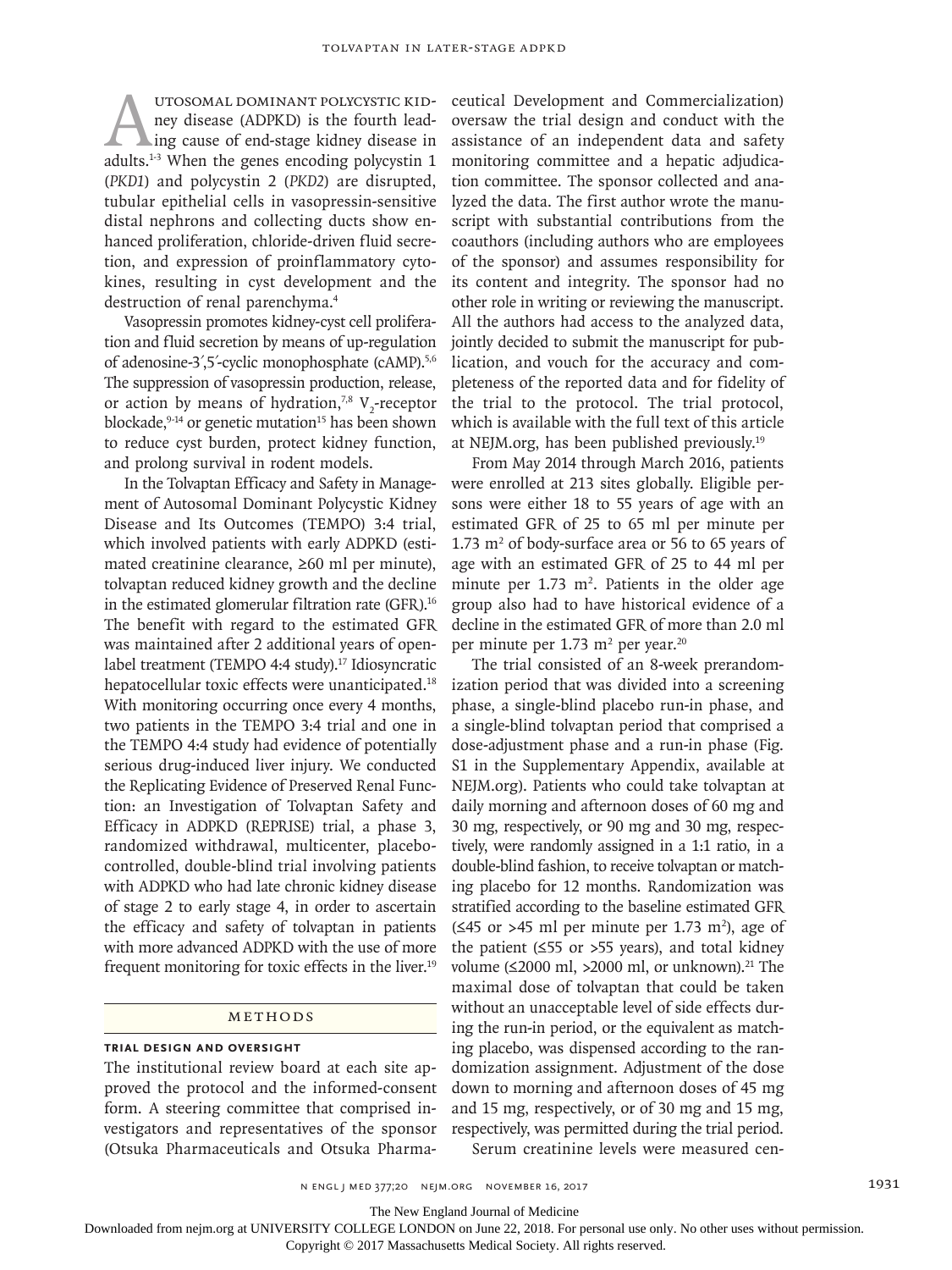trally with the use of the isotope dilution mass spectrometry–traceable enzymatic method and were reported to two decimal points.<sup>19,22</sup> Determinations of the estimated GFR were made with the use of the Chronic Kidney Disease Epidemiology Collaboration equation.23

# **Trial Assessments**

Evaluations were performed at baseline (during the screening and placebo run-in phases) and during the single-blind tolvaptan period (Fig. S1 in the Supplementary Appendix). Patients underwent monthly laboratory testing and reported to the trial sites every 3 months. Three follow-up laboratory visits occurred between days 7 and 40 after the receipt of the last dose of the assigned trial regimen. For patients who did not complete the trial, the follow-up period started after the discontinuation of the trial regimen and included a final follow-up at the originally scheduled 12-month visit.

# **Outcome Measures**

# *Primary End Point*

The primary end point was the change in the estimated GFR from baseline (before the receipt of any placebo or tolvaptan) to follow-up (after the 1-year trial period had been completed), with adjustment for the time each patient was in the trial and with interpolation to 1 year. Without this adjustment, the trial group that had more withdrawals or earlier withdrawals would have had an advantage because patients who withdrew early would have had less time for renalfunction deterioration. The GFR values that were obtained before and after the receipt of any placebo or tolvaptan were estimated from the mean of three baseline serum creatinine values (two obtained during screening and one during the placebo run-in phase) and from the mean of three follow-up values that were obtained after the 1-year trial period was completed. The trial duration for each patient was defined as the interval between the median timings of the baseline observations and the follow-up observations. These estimated GFR measurements were not affected by the acute hemodynamic effect of tolvaptan, which is rapidly reversible when the drug is not being taken.<sup>24-26</sup> Vasopressin acting on  $V_2$ -receptors increases the glomerular filtration rate by means of the activation of tubuloglomerular feedback and afferent vasodilation and by means of renin release and efferent vasoconstriction<sup>27,28</sup>; tolvaptan counteracts these effects.

# *Key Secondary End Point*

The key secondary end point was the slope of the change in the estimated GFR that was derived from the individual slopes for each patient, with adjustment for the duration of the observations and with interpolation to 1 year. This analysis included data for each participant in each group and used all the serum creatinine values that were obtained during the placebo run-in phase, the tolvaptan run-in period (not including the tolvaptan dose-adjustment phase), the 12-month double-blind period, and the followup phase in a linear model that included a factor to account for the hemodynamic effect on the estimated GFR during the tolvaptan run-in period and the 1-year trial period.

# *Hepatic Safety Monitoring*

All the cases of elevations in the hepatic aminotransferase level to more than three times the upper limit of the normal range, elevations in the total bilirubin level to more than two times the upper limit of the normal range, and hepaticrelated adverse events (that were serious or that led to the discontinuation of the trial regimen) were adjudicated by the hepatic adjudication committee. The members of this committee, who were unaware of the trial-group assignments, rated the likelihood that the trial regimen caused the event on a scale from "unlikely" to "definite."18

# **Statistical Analysis**

On the basis of a mixed-model, repeated-measurement analysis involving the non-Japanese patients with chronic kidney disease of stage 3 who were included in the TEMPO 3:4 trial, we calculated that it would be necessary for the present trial to include 1300 patients in order to test the primary hypothesis, assuming a between-group difference at 1 year in the decline in the estimated GFR of 1.07 ml per minute per 1.73 m<sup>2</sup>, with a standard deviation of 5.73, 90% power, a two-sided alpha level of 0.05, and a 10% rate of withdrawal.<sup>19,26</sup> (Data from the Japanese patients in the TEMPO 3:4 trial were not included in the power calculations because the present trial [REPRISE] was not planned to include Japanese

The New England Journal of Medicine

Downloaded from nejm.org at UNIVERSITY COLLEGE LONDON on June 22, 2018. For personal use only. No other uses without permission.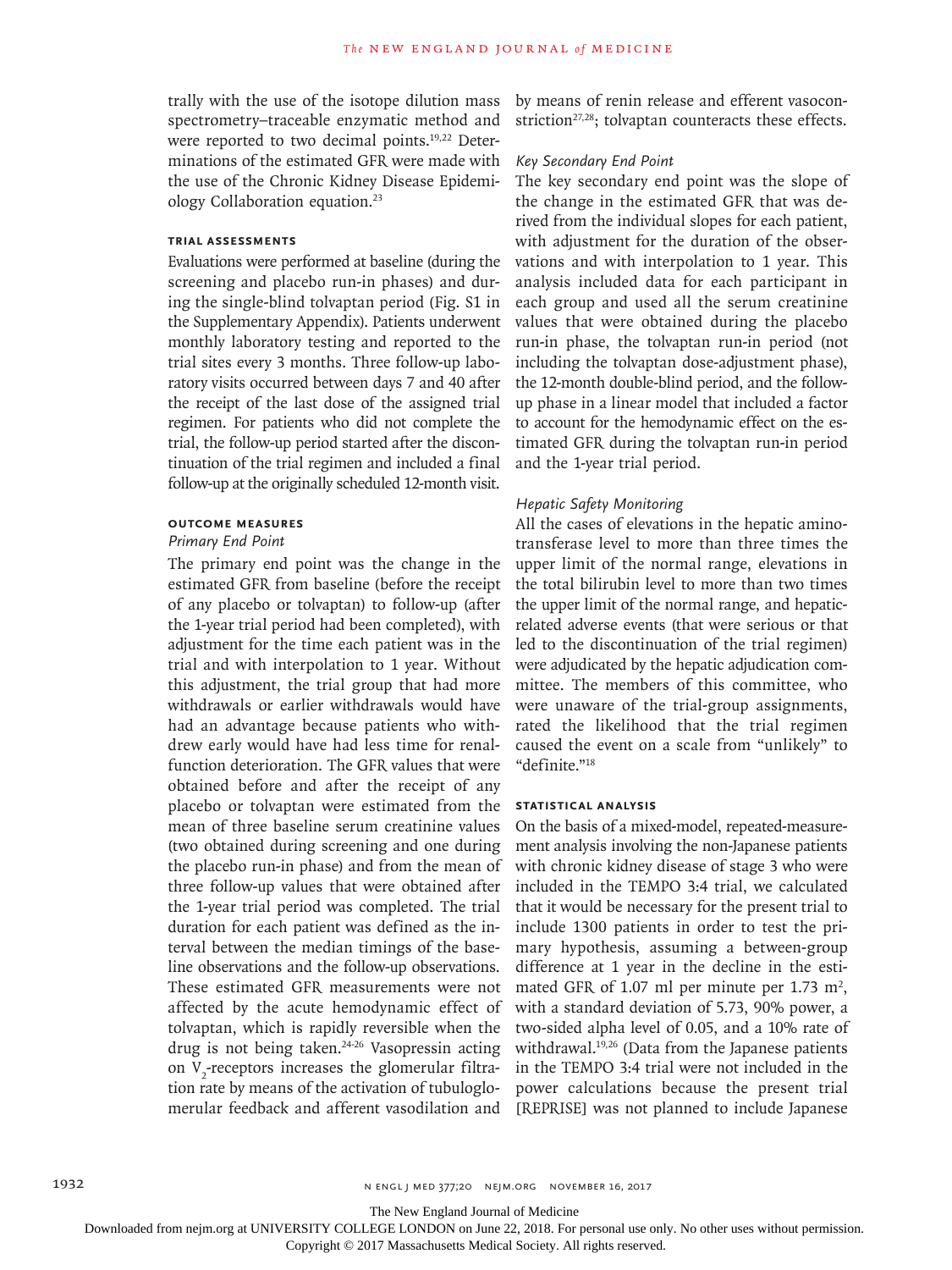patients.) The analyses of all the efficacy end points were performed according to the intention-to-treat principle. Details of the prespecified sensitivity and subgroup analyses are provided in the protocol.19 The end points of the trial were ordered hierarchically and tested sequentially with gatekeeping procedures; if the primary end point was found to be significant, analysis of the secondary end point would be justified.

A modified intention-to-treat population or full analysis set, in accordance with the intention-totreat principle and the E9 regulation (regarding statistical principles for clinical trials) of the International Conference on Harmonisation, was used for the analysis of the primary end point. All patients with any data to inform the primary or secondary end points or safety were included in the modified intention-to-treat and safety populations. The primary end point was analyzed by means of a weighted analysis of covariance with trial group and randomization stratification factors as factor and baseline covariates, as described in the Supplementary Appendix and the statistical analysis plan (see the protocol). The key secondary end point was also assessed in the modified intention-to-treat population and was analyzed with the use of a linear mixedeffect model with effects of time (as a continuous variable), trial group, interaction of time and trial group, acute hemodynamic effect, stratification factors at randomization, and baseline covariate (of the primary end point) to fit the estimated GFR data (see the statistical analysis plan).

# **RESULTS**

#### **Patients**

A total of 2292 patients underwent screening and provided informed consent; 1496 patients entered the single-blind tolvaptan period, of whom 126 withdrew before randomization (owing to aquaretic events [polyuria, nocturia, thirst, dry mouth, and polydipsia] in 68 patients). The remaining 1370 patients (91.6%) who entered the single-blind tolvaptan period and did not have adverse effects that prevented their continuation in the trial were randomly assigned to receive tolvaptan (683 patients) or placebo (687 patients). A total of 95.8% of the patients in the tolvaptan group and 95.9% of those in the placebo group completed the month 12 visit. Details are pro-

vided in Figure 1, and in Tables S1 and S2 in the Supplementary Appendix.

Of the 1370 patients who underwent randomization, 1331 (97.2%) were included in the primary efficacy analysis, 1362 (99.4%) in the key secondary efficacy analysis, and 1366 (99.7%) in the safety analysis. The demographic and clinical characteristics of the patients at baseline were balanced between the two groups. Most patients had chronic kidney disease of stage 3a (30.1%), stage 3b (45.2%), or stage 4 (19.5%) (Table 1).

#### **Tolvaptan Dose**

At the end of the single-blind tolvaptan period, 1128 of 1370 patients (82.3%) were receiving daily morning and afternoon doses of 90 mg and 30 mg, respectively, and 242 (17.7%) were receiving 60 mg and 30 mg, respectively (Table 1). Patients who were randomly assigned to the tolvaptan group and who completed the trial (578 patients) were taking daily morning and afternoon doses of 90 mg and 30 mg, respectively (350 patients [60.6%]); 60 mg and 30 mg, respectively (173 [29.9%]); or 45 mg and 15 mg, respectively, or less (55 [9.5%]). Patients who were randomly assigned to the placebo group and who completed the trial (637 patients) were taking mock morning and afternoon doses of 90 mg and 30 mg, respectively (447 patients [70.2%]); 60 mg and 30 mg, respectively (171 [26.8%]); or 45 mg and 15 mg, respectively, or less (19 [3.0%]).

## **Primary End Point**

The mean (±SE) change in the estimated GFR at 1 year, with adjustment for the duration of the trial for each patient, was −2.34±0.24 ml per minute per  $1.73 \text{ m}^2$  (95% confidence interval [CI],  $-2.81$  to  $-1.87$ ) in the tolvaptan group, as compared with −3.61±0.24 ml per minute per 1.73 m<sup>2</sup> (95% CI,  $-4.08$  to  $-3.14$ ) in the placebo group. Tolvaptan resulted in a slower decline than placebo in the estimated GFR at 1 year (difference, 1.27 ml per minute per 1.73 m<sup>2</sup>; 95% CI, 0.86 to 1.68; P<0.001) (Fig. 2A).

Prespecified sensitivity analyses confirmed the robustness of the primary analysis (Table S3 in the Supplementary Appendix). Prespecified subgroup analyses showed a beneficial effect of tolvaptan across subgroups that were defined according to sex, baseline estimated GFR, stage of chronic kidney disease (except for stage 2),

n engl j med 377;20 nejm.org November 16, 2017 1933

The New England Journal of Medicine

Downloaded from nejm.org at UNIVERSITY COLLEGE LONDON on June 22, 2018. For personal use only. No other uses without permission.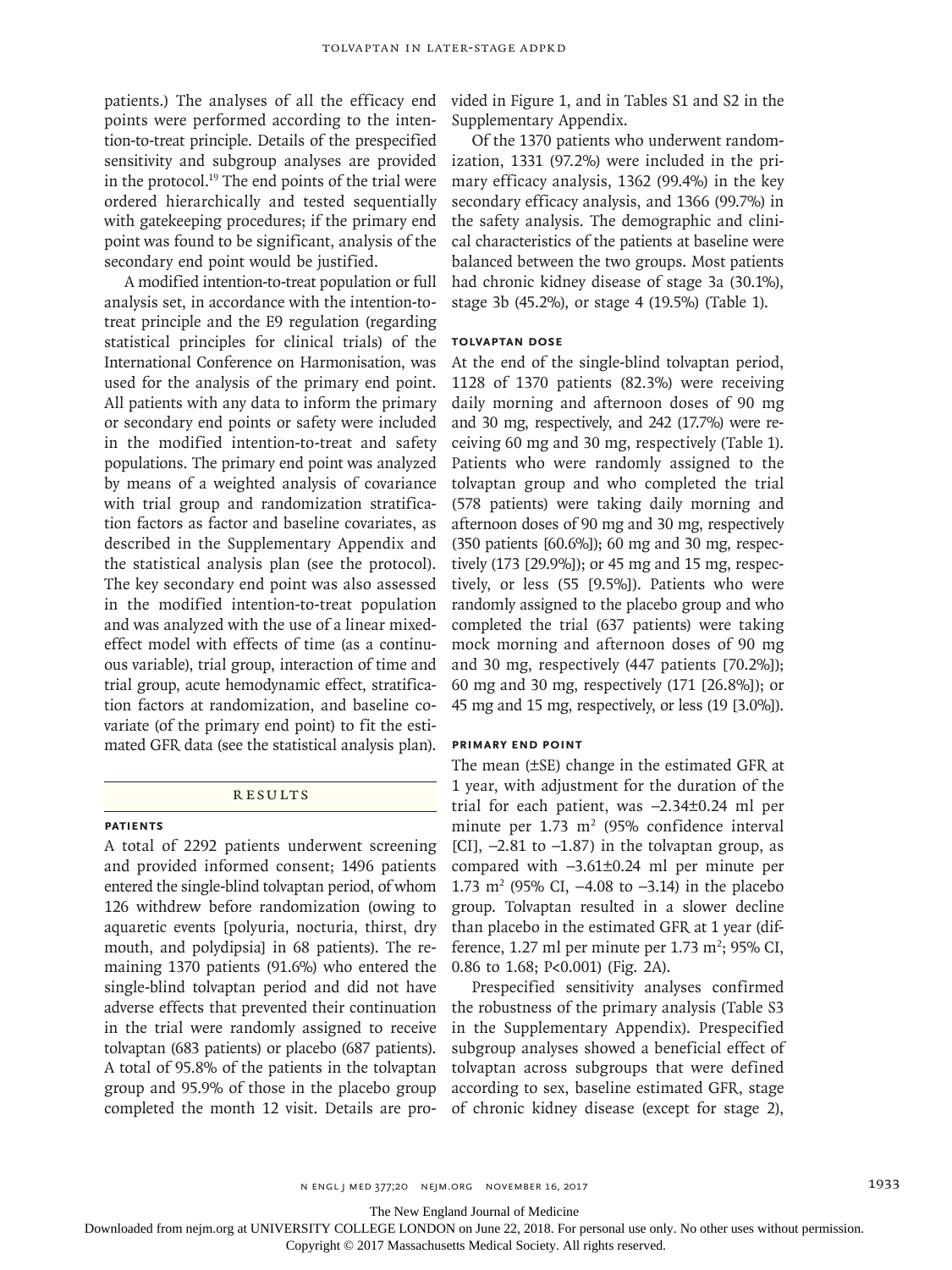#### **The NEW ENGLAND JOURNAL of MEDICINE**



1934 **n engl j med 377;20** N ENGL J MED 377;20 NEJM.ORG NOVEMBER 16, 2017

The New England Journal of Medicine

Downloaded from nejm.org at UNIVERSITY COLLEGE LONDON on June 22, 2018. For personal use only. No other uses without permission.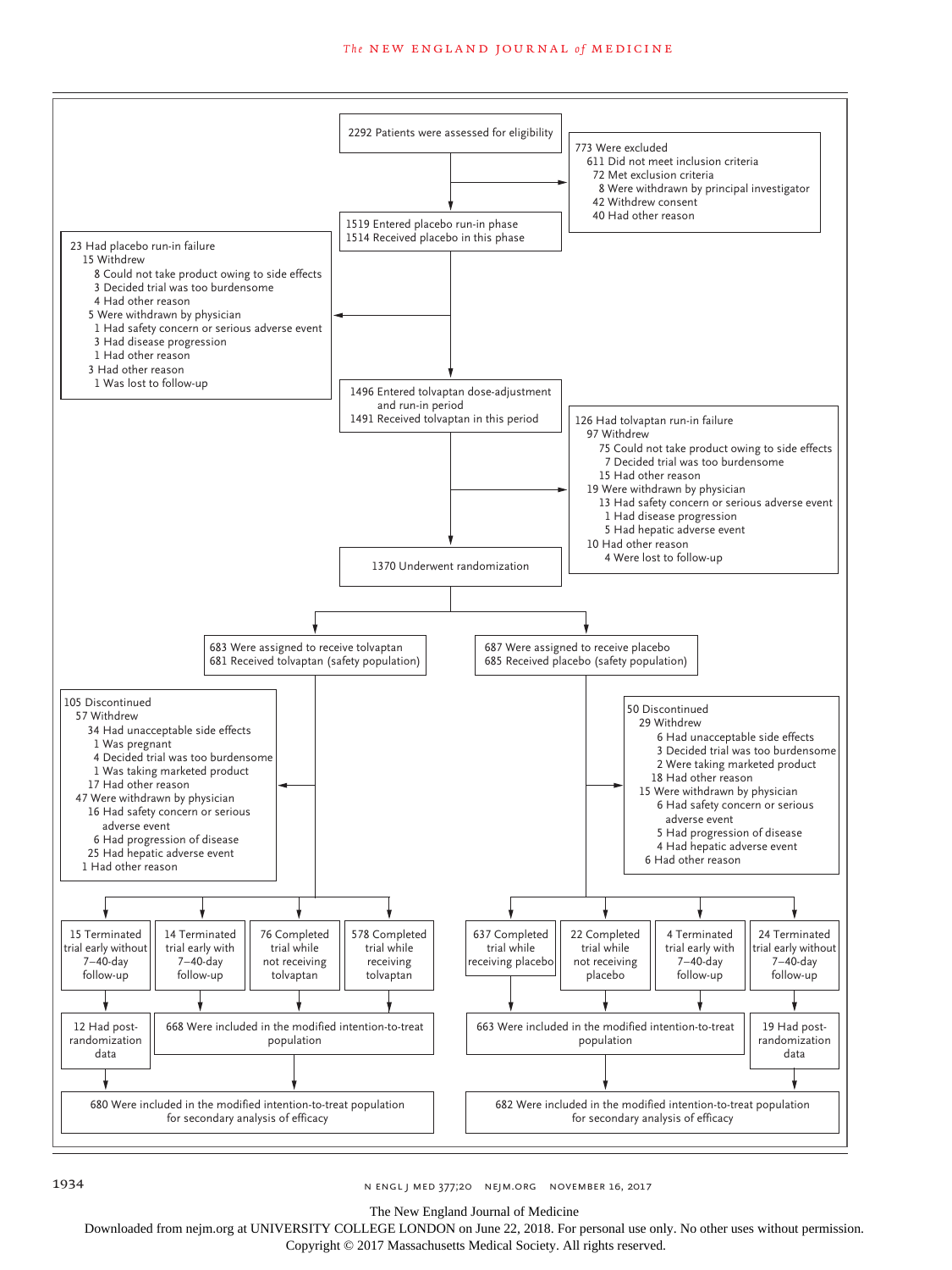**Figure 1 (facing page). Patient Enrollment and Outcomes.** A total of 2292 patients were screened; 1519 patients entered the placebo run-in period and 1496 entered the tolvaptan dose-adjustment and run-in period. A total of 126 patients (8.4%) discontinued before randomization. The remaining 1370 patients (91.6%) were randomly assigned to receive tolvaptan (683 patients) or placebo (687). A total of 1313 patients (95.8%) completed the visit at month 12 (95.8% of the patients in the tolvaptan group and 95.9% of those in the placebo group), 1215 (88.7%) of whom were still taking the trial regimen (84.6% of the patients in the tolvaptan group and 92.7% of those in the placebo group) and 98 (7.2%) of whom had discontinued the regimen (11.1% of the patients in the tolvaptan group and 3.2% of those in the placebo group). A total of 29 patients (4.2%) assigned to receive tolvaptan and 28 (4.1%) assigned to receive placebo discontinued the trial. Patients who discontinued early with measurements of the serum creatinine level within the prespecified follow-up period of 7 to 40 days after the discontinuation of the trial regimen (14 patients in the tolvaptan group and 4 in the placebo group) were included in the modified intention-to-treat population for the primary efficacy end point. Of the remaining patients who discontinued early, 12 in the tolvaptan group and 19 in the placebo group had some postrandomization data that allowed them to be included in the modified intention-to-treat population for the key secondary efficacy end point. Reasons for exclusion from the primary efficacy analysis are provided in Table S1 in the Supplementary Appendix.

and geographic region (Fig. 2A), as well as in subgroups of patients who were 55 years of age or younger and patients who were white, but not in the smaller subgroups of patients who were older than 55 years of age, who were nonwhite, or who had chronic kidney disease of stage 2.

# **Key Secondary End Point**

The mean slopes of the change in the estimated GFR at 1 year, with adjustment for the duration of the trial and the acute effect of tolvaptan, were –3.16±0.14 ml per minute per 1.73 m<sup>2</sup> (95% CI, −3.43 to −2.89) in the tolvaptan group, as compared with −4.17±0.14 ml per minute per 1.73 m<sup>2</sup> (95% CI,  $-4.45$  to  $-3.89$ ) in the placebo group (difference,  $1.01$  ml per minute per  $1.73$  m<sup>2</sup>; 95% CI, 0.62 to 1.40; P<0.001). Subgroup analyses of the secondary end point showed a beneficial effect of tolvaptan in the subgroups that were defined according to sex, baseline estimated GFR, stage of chronic kidney disease (except for stage 2), and geographic region, as well as in subgroups of patients who were 55 years of age or younger and patients who were white, but not in the smaller subgroups of patients who were

older than 55 years of age, who were nonwhite, or who had chronic kidney disease of stage 2. Details are provided in Figure S2 in the Supplementary Appendix.

The changes from baseline in the estimated GFR during the single-blind tolvaptan period and their rapid reversal after patients were randomly assigned to the placebo group and after the discontinuation of the trial regimen in the tolvaptan group, as well as the treatment effect of tolvaptan at the end of the trial, are shown in Figure 2B, and in Table S4 in the Supplementary Appendix. A prespecified sensitivity analysis of the slopes of the change in the estimated GFR during the double-blind period showed a slower decline with tolvaptan than with placebo (−3.24±0.17 vs. −4.08±0.17 ml per minute per  $1.73$  m<sup>2</sup>) (Fig. S3 in the Supplementary Appendix).

# **Adverse Events**

During the double-blind period, the rates of new or worsening adverse events did not differ substantially between the tolvaptan group and the placebo group (85.3% and 82.3%, respectively) (Table 2). The rates of new or worsening adverse events (occurring in >5% of the patients) during the single-blind tolvaptan period were higher than the rates among the patients who received tolvaptan during the double-blind period. After randomization, patients who received tolvaptan had higher rates of polyuria, nocturia, thirst, polydipsia, dry mouth, diarrhea, and fatigue, whereas those who received placebo had higher rates of peripheral edema, kidney pain, and urinary tract infection. Most adverse events during the trial were mild or moderate in severity.

During the single-blind tolvaptan period, adverse events led to the discontinuation of tolvaptan in 101 of 1491 patients (6.8%). Most of the events in these patients (in 68 of 1491 [4.6%]) were related to aquaresis (Table 2).

During the double-blind period, adverse events led to the discontinuation of the trial regimen in 65 of 681 patients (9.5%) receiving tolvaptan, as compared with 15 of 685 (2.2%) receiving placebo, including adverse events related to aquaresis in 14 patients in the tolvaptan group (2.1%), as compared with 1 (0.1%) in the placebo group, and hepatic enzyme abnormalities in 11 patients (1.6%) in the tolvaptan group, as compared with 1 (0.1%) in the placebo group. One patient in the placebo group died during the trial owing to a motor vehicle accident. One patient died during

The New England Journal of Medicine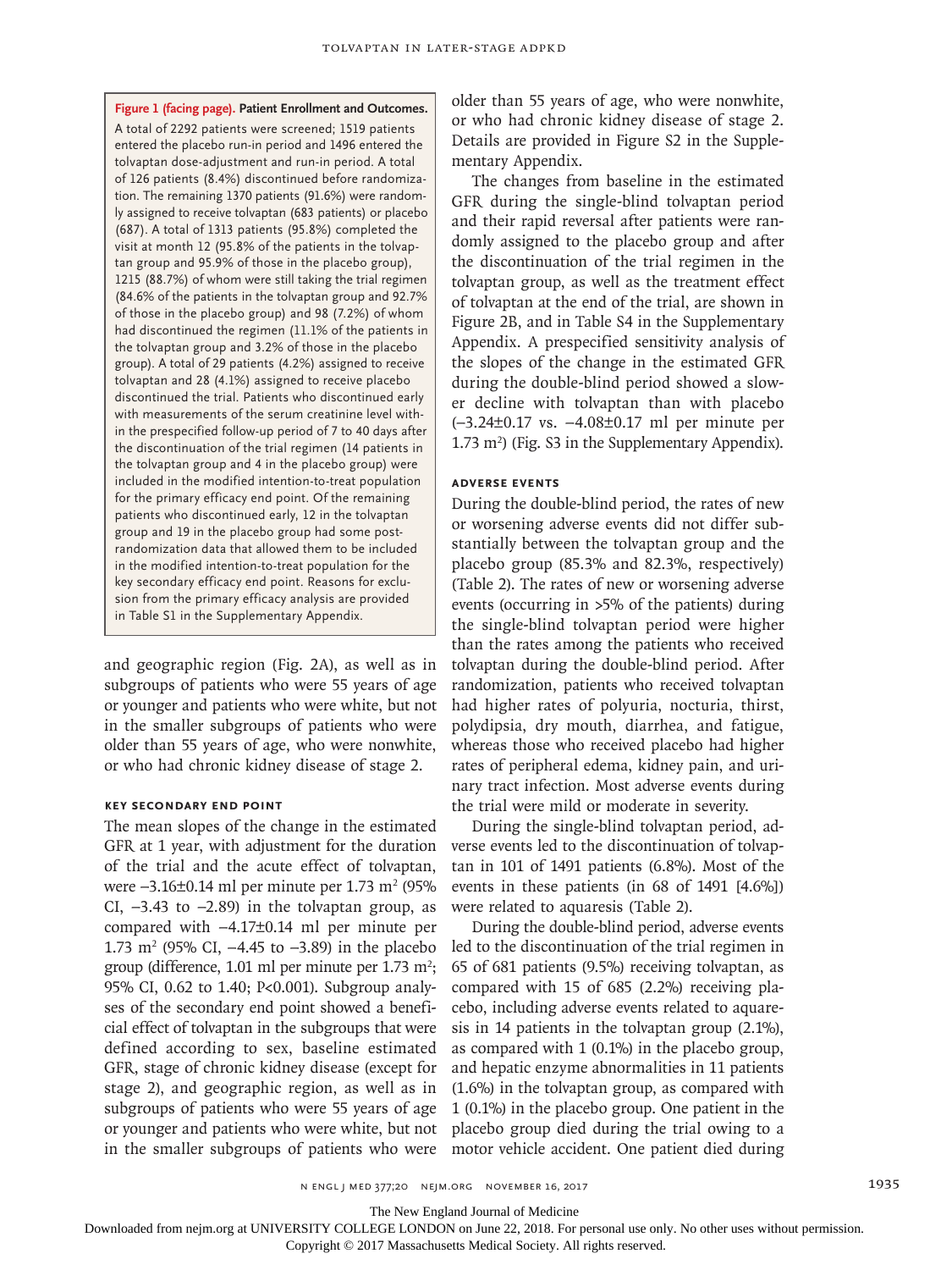| Table 1. Demographic and Clinical Characteristics at Baseline and Safety Profile during the Single-Blind Tolvaptan Period.* |                                       |                              |  |  |  |
|-----------------------------------------------------------------------------------------------------------------------------|---------------------------------------|------------------------------|--|--|--|
| Characteristic                                                                                                              | <b>Tolvaptan Group</b><br>$(N = 683)$ | Placebo Group<br>$(N = 687)$ |  |  |  |
| $Age - yr$                                                                                                                  | $47.3 + 8.2$                          | $47.2 + 8.2$                 |  |  |  |
| Male sex - no. $(%)$                                                                                                        | 347 (50.8)                            | 333 (48.5)                   |  |  |  |
| $Height - cm$                                                                                                               | $174 \pm 10$                          | $173 \pm 10$                 |  |  |  |
| Weight $-$ kg                                                                                                               | $84.6 \pm 19.9$                       | $81.6 \pm 19.3$              |  |  |  |
| Body-mass index                                                                                                             | $28.0 \pm 5.8$                        | $27.7 \pm 5.6$               |  |  |  |
| Race - no. (%) +                                                                                                            |                                       |                              |  |  |  |
| White                                                                                                                       | 626 (91.7)                            | 632 (92.0)                   |  |  |  |
| Asian                                                                                                                       | 22(3.2)                               | 19(2.8)                      |  |  |  |
| <b>Black</b>                                                                                                                | 25(3.7)                               | 23(3.3)                      |  |  |  |
| Other                                                                                                                       | 10(1.5)                               | 13(1.9)                      |  |  |  |
| Family history of polycystic kidney disease - no./total no. (%)                                                             | 514/679 (75.7)                        | 529/687 (77.0)               |  |  |  |
| Blood pressure - mm Hg                                                                                                      |                                       |                              |  |  |  |
| Systolic                                                                                                                    | $129.3 \pm 13.8$                      | $129.9 \pm 14.5$             |  |  |  |
| <b>Diastolic</b>                                                                                                            | $82.1 + 9.6$                          | $82.6 \pm 9.7$               |  |  |  |
| Estimated GFR - ml/min/1.73 m <sup>2</sup> $\ddot{x}$                                                                       | $40.7 + 10.9$                         | $41.4 + 11.2$                |  |  |  |
| Chronic kidney disease stage - no./total no. (%)                                                                            |                                       |                              |  |  |  |
| $\overline{2}$                                                                                                              | 32/683(4.7)                           | 39/684(5.7)                  |  |  |  |
| 3a                                                                                                                          | 209/683 (30.6)                        | 202/684 (29.5)               |  |  |  |
| 3 <sub>b</sub>                                                                                                              | 303/683 (44.4)                        | 315/684 (46.1)               |  |  |  |
| $\overline{4}$                                                                                                              | 139/683 (20.4)                        | 128/684 (18.7)               |  |  |  |
| Hypertension - no. (%) \                                                                                                    | 634 (92.8)                            | 640 (93.2)                   |  |  |  |
| Current use of RAAS inhibitor - no. (%)                                                                                     | 595 (87.1)                            | 581 (84.6)                   |  |  |  |
| History of kidney pain - no. (%)                                                                                            | 338/675 (50.1)                        | 344/679 (50.7)               |  |  |  |
| Dose at end of single-blind tolvaptan period - no. (%)                                                                      |                                       |                              |  |  |  |
| 60 mg in morning and 30 mg in afternoon                                                                                     | 118(17.3)                             | 124(18.0)                    |  |  |  |
| 90 mg in morning and 30 mg in afternoon                                                                                     | 565 (82.7)                            | 563 (82.0)                   |  |  |  |

\* Plus–minus values are means ±SD. The demographic and clinical characteristics of the patients at baseline were balanced between the two groups. Data were missing on the following characteristics: on height, for four patients in the tolvaptan group and for two in the placebo group; on weight, for four in the tolvaptan group; on body-mass index (the weight in kilograms divided by the square of the height in meters), for six in the tolvaptan group; on blood pressure, for two in the tolvaptan group and two in the placebo group; on the estimated glomerular filtration rate (GFR), for three in the placebo group; and on urine osmolality, for two in the tolvaptan group and two in the placebo group. RAAS denotes renin–angiotensin–aldosterone system.

† Race was reported by the patients.

The estimated GFR was determined with the use of the Chronic Kidney Disease Epidemiology Collaboration equation. Hypertension was defined as a blood pressure of 140/90 mm Hg or more.

#### **Figure 2 (facing page). Effect of Tolvaptan on the Estimated Glomerular Filtration Rate (GFR).**

Panel A shows a forest plot of the effect of tolvaptan versus placebo, overall and according to baseline subgroups. The overall annualized mean (±SE) change was −2.34±0.24 ml per minute per 1.73 m<sup>2</sup> of body-surface area in the tolvaptan group, as compared with −3.61±0.24 ml per minute per 1.73 m<sup>2</sup> in the placebo group (difference, 1.27 ml per minute per 1.73 m<sup>2</sup>; 95% CI, 0.86 to 1.68; P<0.001). The primary efficacy analysis included patients who completed the trial or who discontinued early with follow-up within the prespecified period of 7 to 40 days; some additional patients who discontinued but had postrandomization data were included in the analysis of the key secondary end point. Panel B shows the changes from baseline (i) in the estimated GFR that were due to the renal hemodynamic effect of tolvaptan during the single-blind tolvaptan period (ii) and the rapid reversal of these changes after randomization into the placebo group (iii) and after discontinuation of the drug in the tolvaptan group (iv); the vertical lines indicate these four time periods ([i] through [iv]). The red bar along the x axis indicates the period during which patients received placebo, and the blue bar the period during which patients received tolvaptan. Plus signs on the x axis indicate trial visits at which the estimated GFR was assessed and visits that were used in the analyses of the primary and secondary end points. Numerical values are provided in Table S4 in the Supplementary Appendix. A prespecified sensitivity analysis of the slopes of change in the estimated GFR during the double-blind period is shown in Figure S3 in the Supplementary Appendix.

1936 **n engl j med 377;20 NEM.** ORG NOVEMBER 16, 2017

The New England Journal of Medicine

Downloaded from nejm.org at UNIVERSITY COLLEGE LONDON on June 22, 2018. For personal use only. No other uses without permission.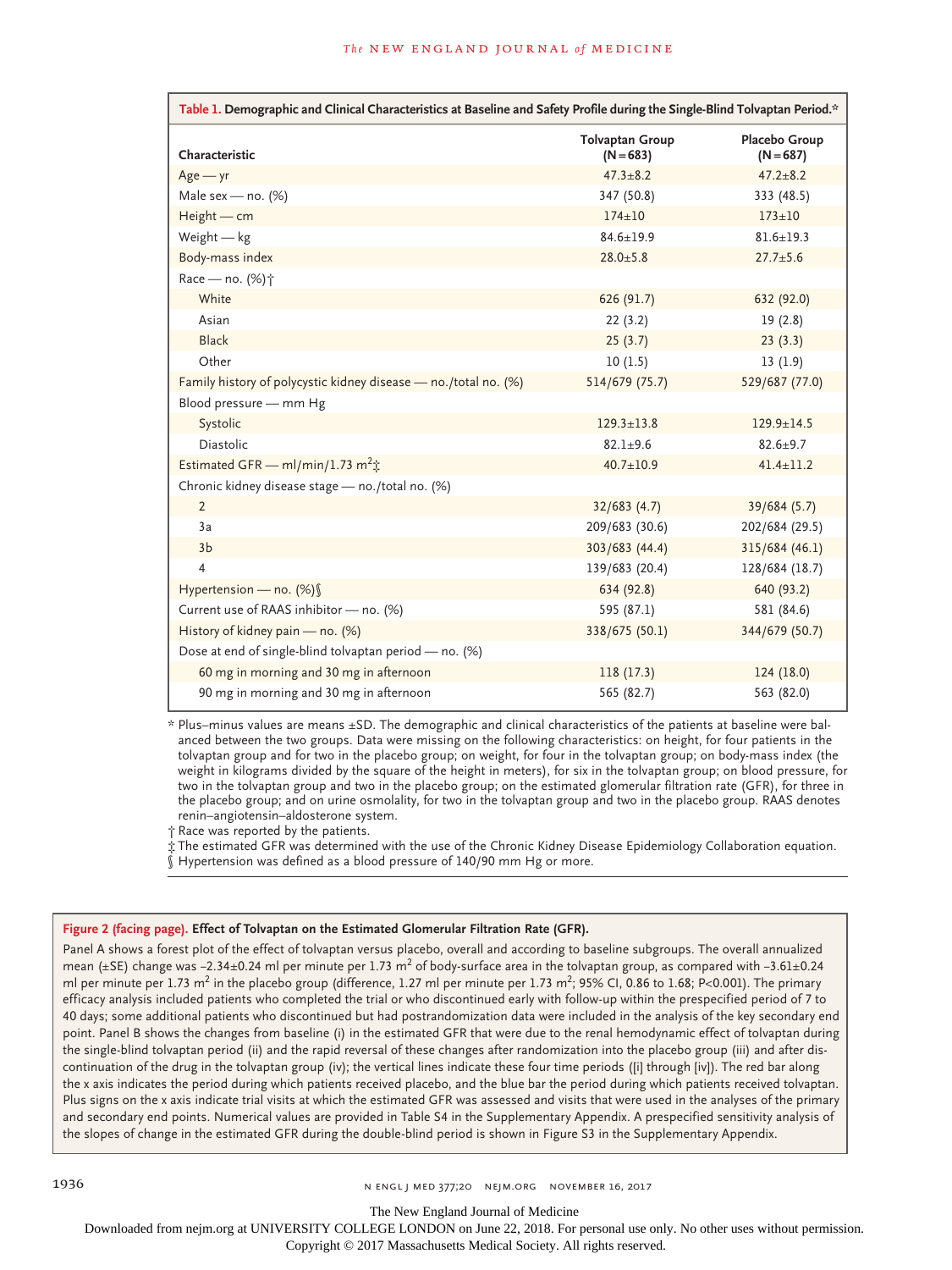

run-in period from complications of a clinically Supplementary Appendix. silent infection that was unknown to the investigators at the time of enrollment; this death **Hepatic Enzyme Elevations** was deemed by the investigators not to be re-A total of 74 of 681 patients (10.9%) receiving lated to tolvaptan. Laboratory values of potential tolvaptan had hepatic adverse events, as com-

the single-blind tolvaptan dose-adjustment and clinical significance are listed in Table S5 in the

n engl j med 377;20 nejm.org November 16, 2017 1937

The New England Journal of Medicine

Downloaded from nejm.org at UNIVERSITY COLLEGE LONDON on June 22, 2018. For personal use only. No other uses without permission.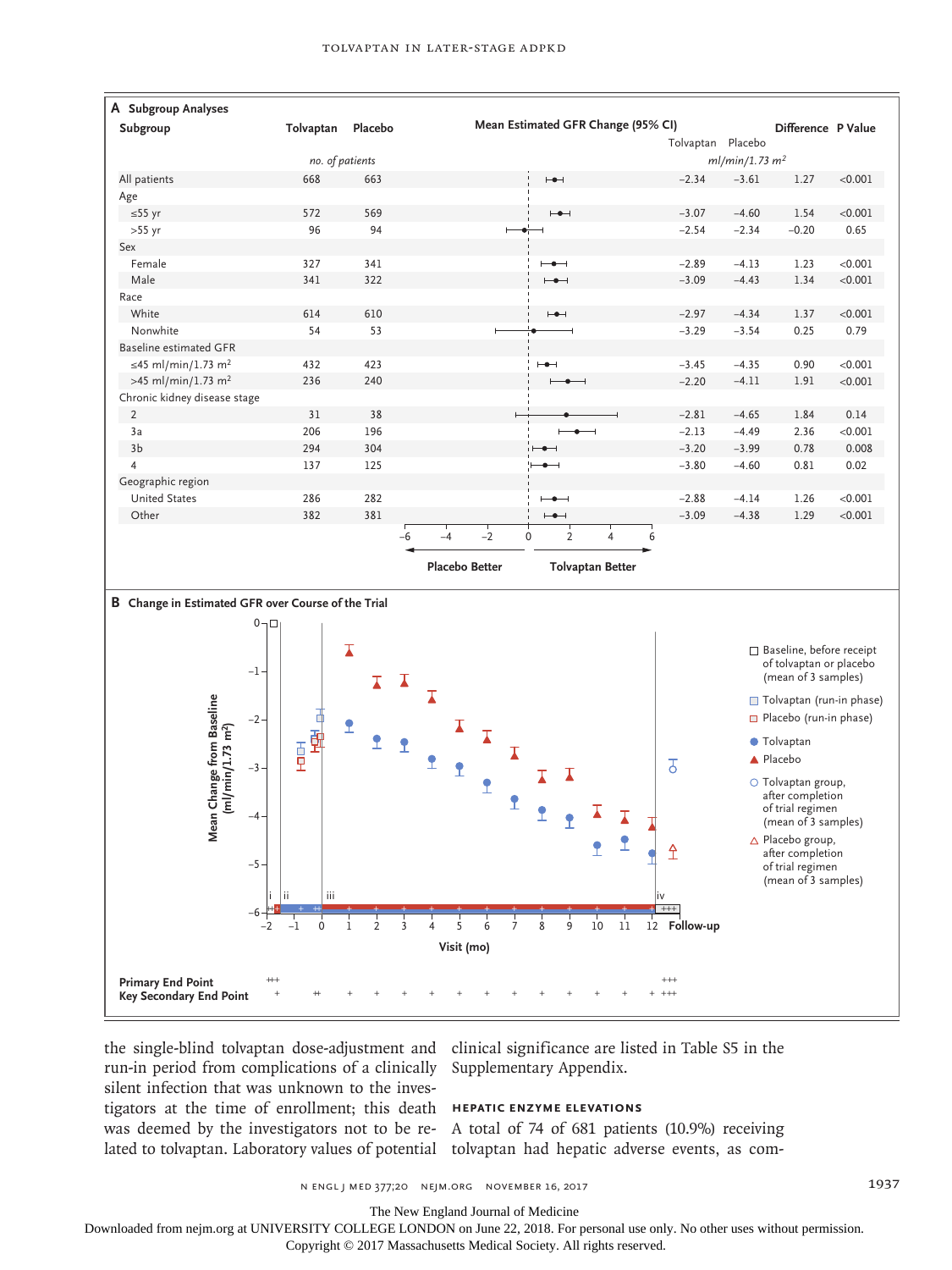pared with 36 of 685 (5.3%) receiving placebo (Table 2). A total of 31 patients (4.6%) receiving tolvaptan had serious hepatic adverse events, as compared with 4 (0.6%) receiving placebo. Elevations in the alanine aminotransferase level that exceeded three times the upper limit of the normal range occurred in 38 patients (5.6%) receiving tolvaptan, as compared with 8 (1.2%) receiving placebo (Fig. 3). In all cases, the elevated liver-enzyme levels returned to normal after the interruption or discontinuation of treatment. No reports of persistent sequelae have been re-

ceived, and no patients had concurrent elevations in the bilirubin level to more than two times the upper limit of the normal range. Details are provided in Figures S4 and S5 in the Supplementary Appendix.

# Discussion

The results of the present trial indicate that the administration of tolvaptan in patients with laterstage ADPKD (mean [±SD] estimated GFR,  $41.0 \pm 11.1$  ml per minute per 1.73 m<sup>2</sup> at a mean

| Table 2. Most Common Adverse Events, Adverse Events during the Trial Period, and Serious Adverse Events.* |                                                            |                                |                              |  |
|-----------------------------------------------------------------------------------------------------------|------------------------------------------------------------|--------------------------------|------------------------------|--|
| Event                                                                                                     | 5-Wk Single-Blind<br><b>Tolvaptan Period</b><br>$(N=1491)$ | 1-Yr Double-Blind Period       |                              |  |
|                                                                                                           |                                                            | Tolvaptan Group<br>$(N = 681)$ | Placebo Group<br>$(N = 685)$ |  |
|                                                                                                           | number of patients with event (percent)                    |                                |                              |  |
| Any adverse event during the trial                                                                        | 1051(70.5)                                                 | 581 (85.3)                     | 564 (82.3)                   |  |
| Serious adverse event                                                                                     | 43 (2.9)                                                   | 85 (12.5)                      | 60(8.8)                      |  |
| Discontinuation of trial regimen due to adverse event                                                     |                                                            |                                |                              |  |
| Any                                                                                                       | 101(6.8)                                                   | 65 (9.5)                       | 15(2.2)                      |  |
| Due to event in one of five liver-related SMQs+                                                           | 4(0.3)                                                     | 11(1.6)                        | 1(0.1)                       |  |
| Due to aquaretic adverse event;                                                                           | 68 (4.6)                                                   | 14(2.1)                        | 1(0.1)                       |  |
| Death                                                                                                     | 1(0.1)                                                     | $\pmb{0}$                      | 1(0.1)                       |  |
| Most common adverse events during the trial                                                               |                                                            |                                |                              |  |
| Polyuria                                                                                                  | 472 (31.7)                                                 | 36(5.3)                        | 11(1.6)                      |  |
| Nocturia                                                                                                  | 305 (20.5)                                                 | 32(4.7)                        | 12(1.8)                      |  |
| Thirst                                                                                                    | 428 (28.7)                                                 | 27(4.0)                        | 13(1.9)                      |  |
| Polydipsia                                                                                                | 145(9.7)                                                   | 12(1.8)                        | 3(0.4)                       |  |
| Dry mouth                                                                                                 | 132(8.9)                                                   | 13(1.9)                        | 6(0.9)                       |  |
| Diarrhea                                                                                                  | 29 (1.9)                                                   | 47 (6.9)                       | 23(3.4)                      |  |
| Fatigue                                                                                                   | 64(4.3)                                                    | 46 (6.8)                       | 24(3.5)                      |  |
| Kidney pain                                                                                               | 39 (2.6)                                                   | 113 (16.6)                     | 130 (19.0)                   |  |
| Back pain                                                                                                 | 22(1.5)                                                    | 34(5.0)                        | 41(6.0)                      |  |
| Urinary tract infection                                                                                   | 8(0.5)                                                     | 39 (5.7)                       | 55 (8.0)                     |  |
| Peripheral edema                                                                                          | 13(0.9)                                                    | 30(4.4)                        | 45(6.6)                      |  |
| Headache                                                                                                  | 63(4.2)                                                    | 55(8.1)                        | 59 (8.6)                     |  |
| Hematuria                                                                                                 | 11(0.7)                                                    | 37(5.4)                        | 35(5.1)                      |  |
| Hypertension                                                                                              | 31(2.1)                                                    | 73 (10.7)                      | 79 (11.5)                    |  |
| Blood creatinine level increased                                                                          | 40 (2.7)                                                   | 46 (6.8)                       | 46(6.7)                      |  |
| Upper respiratory tract infection                                                                         |                                                            |                                |                              |  |
| Any                                                                                                       | 21(1.4)                                                    | 59 (8.7)                       | 58 (8.5)                     |  |
| Viral                                                                                                     | 47 (3.2)                                                   | 72 (10.6)                      | 84 (12.3)                    |  |

1938 1938 n engl j med 377;20 nejm.org November 16, 2017

The New England Journal of Medicine

Downloaded from nejm.org at UNIVERSITY COLLEGE LONDON on June 22, 2018. For personal use only. No other uses without permission.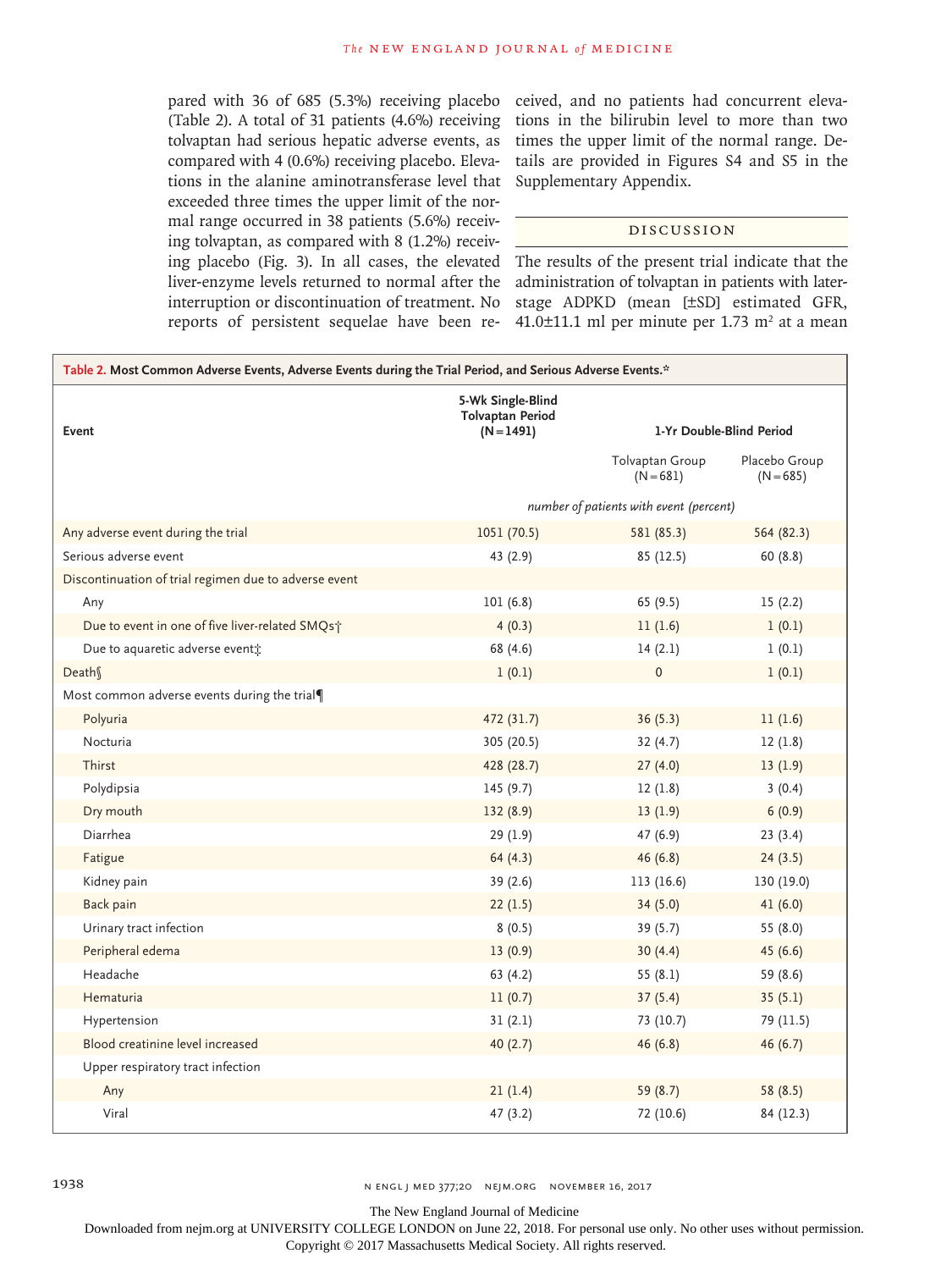| Table 2. (Continued.)                                                                                           |                                                              |                                |                              |  |
|-----------------------------------------------------------------------------------------------------------------|--------------------------------------------------------------|--------------------------------|------------------------------|--|
| Event                                                                                                           | 5-Wk Single-Blind<br><b>Tolvaptan Period</b><br>$(N = 1491)$ | 1-Yr Double-Blind Period       |                              |  |
|                                                                                                                 |                                                              | Tolvaptan Group<br>$(N = 681)$ | Placebo Group<br>$(N = 685)$ |  |
|                                                                                                                 | number of patients with event (percent)                      |                                |                              |  |
| Clinically significant elevations in hepatic laboratory values and<br>events in one of five liver-related SMQs+ |                                                              |                                |                              |  |
| Specified liver-related event                                                                                   |                                                              |                                |                              |  |
| Any                                                                                                             | 23(1.5)                                                      | 74 (10.9)                      | 36(5.3)                      |  |
| Serious adverse event                                                                                           | 8(0.5)                                                       | 31(4.6)                        | 4(0.6)                       |  |
| Elevation in alanine aminotransferase level                                                                     |                                                              |                                |                              |  |
| $To > 3 \times ULN$                                                                                             | 3(0.2)                                                       | 38 (5.6)                       | 8(1.2)                       |  |
| $To > 5 \times ULN$                                                                                             | 1(0.1)                                                       | 23(3.4)                        | 5(0.7)                       |  |
| $To > 10 \times ULN$                                                                                            | $\mathbf 0$                                                  | 8(1.2)                         | 4(0.6)                       |  |

\* Adverse events that occurred during the trial and serious adverse events were categorized according to the *Medical Dictionary for Regulatory Activities* (MedDRA), version 20. Adverse events during the trial were defined as adverse events that were reported as starting or worsening (i.e., developing greater severity, becoming serious, or leading to discontinuation of the trial regimen or to death) after the initiation of the trial regimen. An event that started in one period and resolved completely may have been reported if it restarted at any severity in a subsequent period after resolution. An ongoing adverse event that was first reported in one trial period and continued into another period without fully resolving was not reported for subsequent trial periods if it continued with similar or lesser severity. An adverse event may also have been reported in a later period if it increased in severity, became serious, or led to discontinuation or death. Serious adverse events were defined as adverse events that were life-threatening or that resulted in inpatient hospitalization or prolongation of existing hospitalization, persistent or clinically significant incapacity or substantial disruption of the ability to conduct normal life functions, or a congenital anomaly or birth defect. ULN denotes upper limit of the normal range.

† The five liver-related standardized MedDRA queries (SMQs) included adverse events related to cholestasis and jaundice of hepatic origin; hepatic failure, fibrosis, cirrhosis, and other liver damage–related conditions; noninfectious hepatitis; liver-related investigations, signs, and symptoms; and liver-related coagulation and bleeding disturbances.

‡ Aquaretic adverse events included polyuria, nocturia, thirst, dry mouth, and polydipsia.

§ One patient died during the tolvaptan dose-adjustment phase before randomization owing to complications of a clinically silent infection that was unknown to the investigators at the time of enrollment. This death was deemed by the investigators not to be related to tolvaptan. One patient in the placebo group died during the 1-year, double-blind period of the trial owing to a motor vehicle accident.

¶ The most common adverse events during the trial were defined as adverse events that occurred in more than 5% of patients during the singleblind tolvaptan period or in more than 5% of the patients in either group during the double-blind period.

treatment without an unacceptable level of side effects resulted in a slower decline than placebo in the estimated GFR from baseline to follow-up (net difference in the change in the estimated GFR at 1 year, 1.27 ml per minute per 1.73 m<sup>2</sup>; 95% CI, 0.86 to 1.68). The treatment effect on the secondary end point, the evaluation of which depended on modeling assumptions to adjust for the estimated hemodynamic on-treatment effect of tolvaptan $24,25$  and is therefore less accurate, overlapped with that of the primary end point (net difference in the change in the slope of the estimated GFR at 1 year, 1.01 ml per minute per 1.73  $\text{m}^2$ ; 95% CI, 0.62 to 1.40). These treatment effect in the present 1-year trial would also occur effects are similar to the 1.20 ml per minute per  $1.73 \text{ m}^2$  per year that was seen in the TEMPO 3:4

[±SD] 47±8 years of age) who could take the trial (annualized difference from baseline to follow-up; data on file), which involved patients with early-stage ADPKD (mean [±SD] estimated GFR, 81.6 $\pm$ 29.6 ml per minute per 1.73 m<sup>2</sup> at  $39±7$  years of age).<sup>16</sup> Furthermore, the estimated GFR benefit that was accumulated in the tolvaptan group, as compared with the placebo group, in the 3 years of the TEMPO 3:4 trial (3.34 ml per minute per  $1.73 \text{ m}^2$ , P<0.001) was maintained 2 years later  $(3.15 \text{ ml per minute per } 1.73 \text{ m}^2,$ P<0.001) in the TEMPO 4:4 open-label extension study, in which all patients were treated with tolvaptan.17

> The investigation of whether the treatment in subsequent years is needed in order to ascertain the potential long-term benefit. Although

The New England Journal of Medicine

Downloaded from nejm.org at UNIVERSITY COLLEGE LONDON on June 22, 2018. For personal use only. No other uses without permission.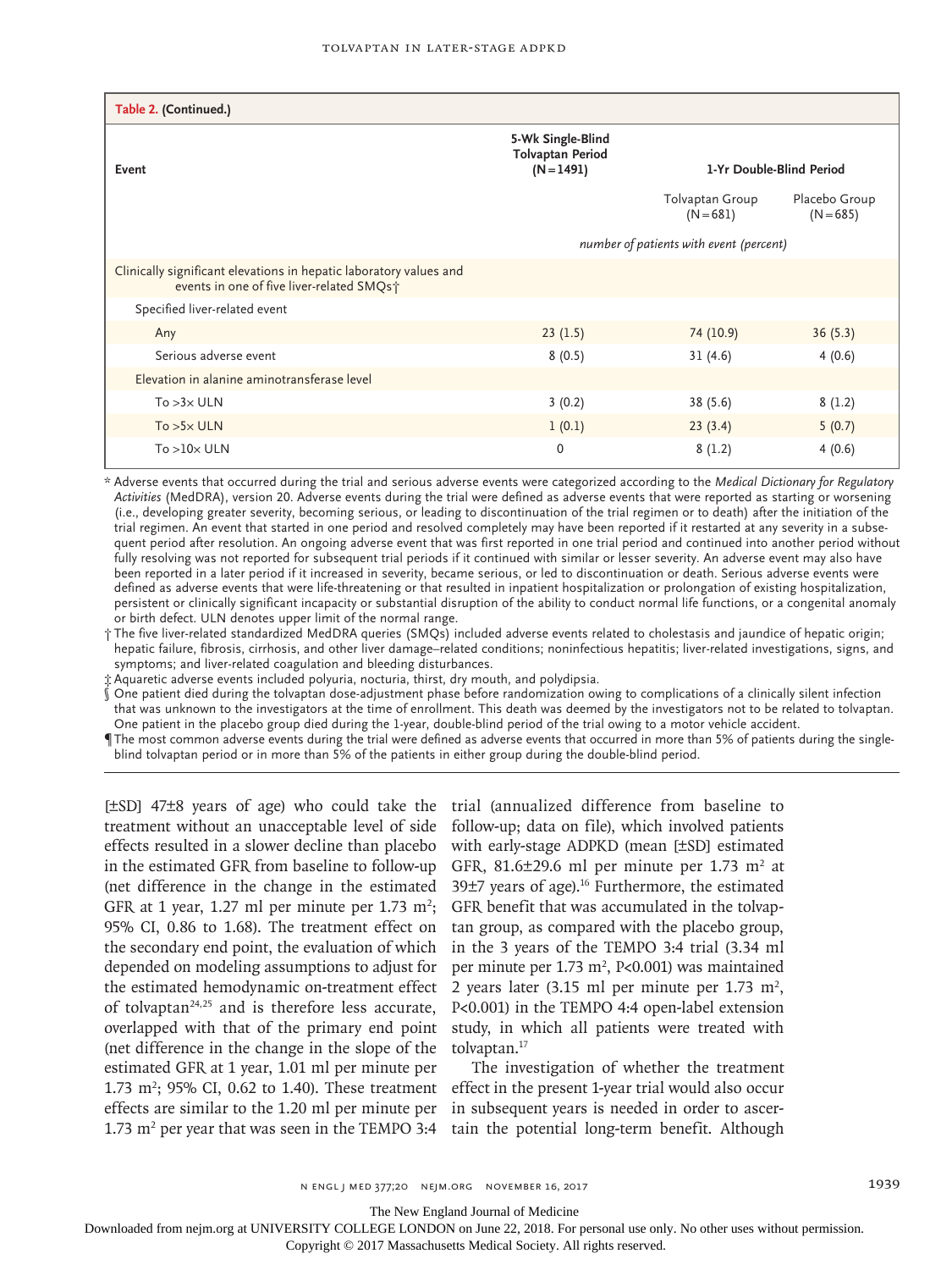

# **Figure 3. Time to First Elevation of Alanine Aminotransferase Level to More Than Three Times the Upper Limit of the Normal Range (ULN).**

Shown is the first elevation of the alanine aminotransferase level to more than three times the ULN during the double-blind period in a time-to-event analysis. Elevations started approximately 2 to 3 months after the initiation of the trial regimen and continued for the 12-month trial period. The hepatic adjudication committee deemed that elevations in 11 patients were probably related to tolvaptan; the time to the first elevation to more than three times the ULN is indicated by an arrowhead for each patient. The inset shows the same data on an enlarged y axis. By day 390, most patients had already completed the follow-up period with three blood samples for measurement of the serum creatinine level. The hepatic adjudication committee deemed two additional hepatic events with alanine aminotransferase elevations of less than three times the ULN (data not shown) to be probably related to tolvaptan. Three patients had an increase in the alanine aminotransferase level to more than three times the ULN during the single-blind period (data not shown).

> that information cannot be determined from the present trial, a post hoc analysis of data from patients with chronic kidney disease of stage 3 in the TEMPO 3:4 trial showed a treatment effect of 1.67 ml per minute per 1.73 m<sup>2</sup> per year, which was incremental over the 3 years of that trial.26 In the present trial, the baseline estimated GFR was 41.1 ml per minute per 1.73 m<sup>2</sup> and declined over a 1-year period by 4.17 ml per minute per  $1.73 \text{ m}^2$  with placebo. If one assumes that tolvaptan treatment would continue to slow the decrement in the estimated GFR by 1.27 ml per minute per  $1.73 \text{ m}^2$  per year, the time to chronic kidney disease of stage 5 would be ex

tended from 6.2 years to 9.0 years. A larger benefit might be expected if treatment were started earlier, assuming that patients would be able to take the agent over time without an unacceptable level of adverse events.

The design of the present trial benefited from the experience in the TEMPO 3:4 trial,<sup>19</sup> in which 72 of 961 patients (7.5%) who had been randomly assigned to receive tolvaptan discontinued the drug because of aquaretic adverse events.16,29 To limit early withdrawals, a randomized withdrawal design was successfully used to enrich the trial for patients who were able to take tolvaptan without an unacceptable level of adverse effects.<sup>21</sup> However, this design limits the broad applicability of our results, because a group of patients who had side effects with tolvaptan were removed from consideration.

Despite the more advanced stage of disease in the patients involved in the present trial, the safety profile of tolvaptan did not differ from that observed in the TEMPO 3:4 trial. In these two trials, elevations in the liver-enzyme levels occurred between 60 days and 240 days after the initiation of tolvaptan and became less frequent thereafter. Two patients in the TEMPO 3:4 trial and one in the TEMPO 4:4 study, which used monitoring once every 4 months, had laboratory and clinical evidence of potentially serious druginduced liver injury, meeting Hy's law criteria (serum alanine aminotransferase level of >3 times the upper limit of the normal range and bilirubin level of >2 times the upper limit of the normal range).<sup>18</sup> In the present trial, in which monthly monitoring was used, no cases of elevations in the liver-enzyme and bilirubin levels met Hy's law criteria; this finding is possibly due to more frequent monitoring and earlier interruption of therapy.

A prespecified subgroup analysis suggested that tolvaptan had less of an effect in patients older than 55 years of age. These patients, who because of their age were expected to have more advanced disease, $30,31$  were required to have an estimated GFR of 25 to 44 ml per minute per  $1.73 \text{ m}^2$  and historical evidence of a decline in the estimated GFR that exceeded 2.0 ml per minute per  $1.73 \text{ m}^2$  per year. Despite these prerequisites, the decline in the estimated GFR in these patients was faster than the expected agerelated decline of 0.50 to 0.75 ml per minute per

The New England Journal of Medicine

Downloaded from nejm.org at UNIVERSITY COLLEGE LONDON on June 22, 2018. For personal use only. No other uses without permission.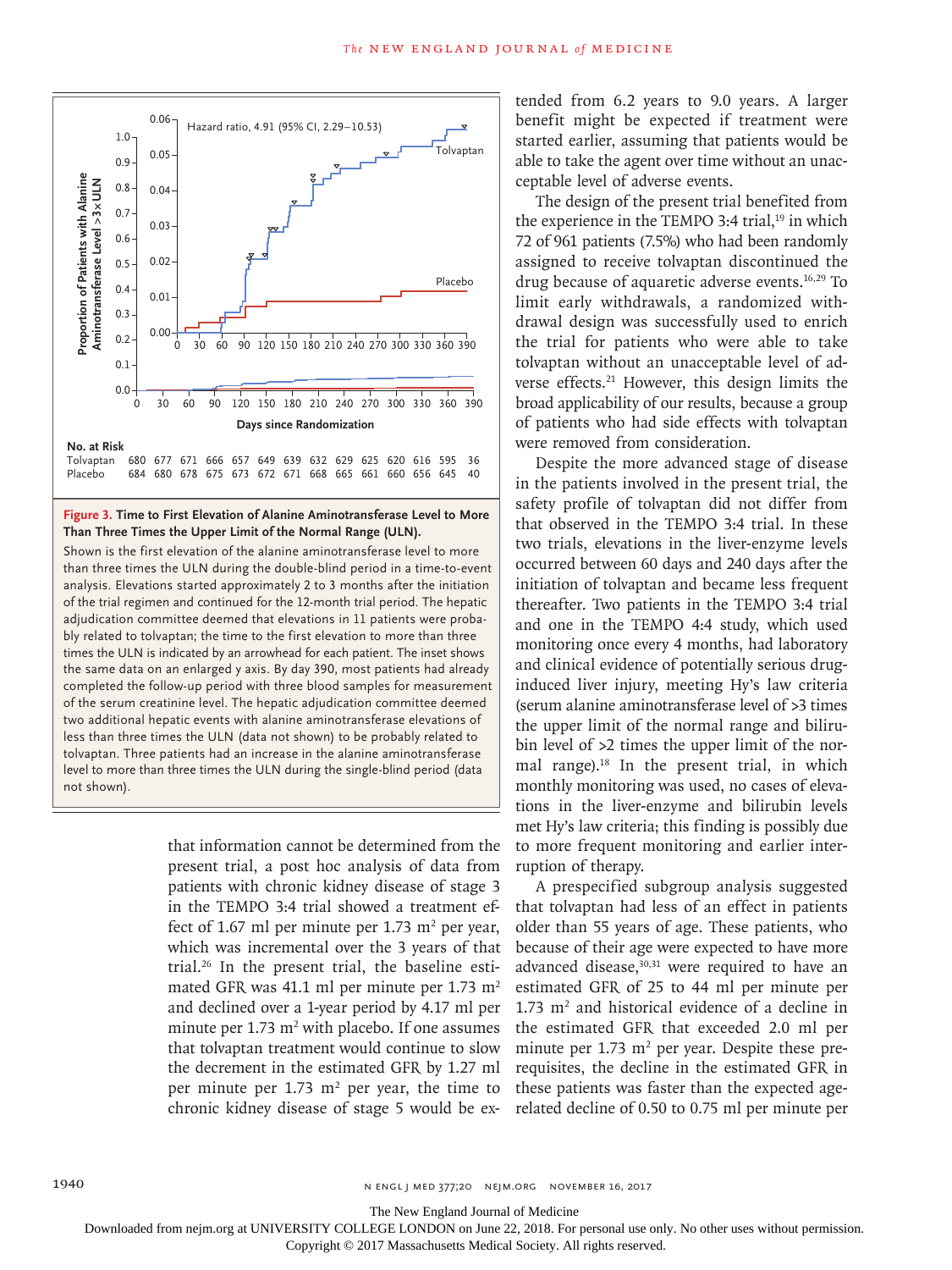$1.73$  m<sup>2</sup> per year in the general population of patients older than 40 years of age<sup>32</sup> but was much slower than the decline in patients 55 years of age or younger who had similar stages of chronic kidney disease in the present trial. Thus, this older population in our trial appeared to be enriched for slowly progressive disease, in which case it may be more difficult to show a treatment benefit.

The present trial has certain limitations. The selection of participants mainly on the basis of the estimated GFR was justified by the fact that the estimated GFR is an excellent predictor of disease progression when the rate is already declining.33,34 Nevertheless, it remains possible that additional selection criteria regarding genotype or age-adjusted total kidney volume could have further enriched the trial population for patients who would have rapid disease progression.<sup>30,31</sup> We did not study whether the effect of tolvaptan on the estimated GFR was mediated or paralleled by an effect on kidney volume; renal hemodynamic or other mechanisms could have also played a role.<sup>27,28,35</sup> The patients in the trial were asked to maintain good hydration. By increasing hydration and suppressing vasopressin release in the patients in the placebo group, the benefit that was associated with the administration of tolvaptan may have been underestimated. The conclusions regarding treatment benefit were not

based on a hard end point such as a 50% decline in the estimated GFR or end-stage renal disease. The short duration of the trial limited the ability to assess adverse events over the medium or long term.

In conclusion, the results of the present trial showed that tolvaptan slowed the progressive loss of renal function in patients with ADPKD at stages that were more advanced than those of the patients who were included in the TEMPO 3:4 trial. Monthly monitoring of liver-enzyme levels probably reduced the frequency of drug-induced liver injury. The long-term effectiveness of treatment with tolvaptan remains to be determined.

Supported by Otsuka Pharmaceuticals and Otsuka Pharmaceutical Development and Commercialization.

Disclosure forms provided by the authors are available with the full text of this article at NEJM.org.

We thank the patients for their participation and contribution; the trial center investigators, study coordinators, and nurses; the trial managers, trial monitors (Quintiles IMS), data managers, programmers, and statisticians; the staff at the University of Wisconsin Statistical Data Analysis Center; Peter Gross (Dresden, Germany), Jon Blumenfeld (New York), Anjay Rastogi (Los Angeles), Dominique Chauveau (Toulouse, France), Neil Turner (Edinburgh), Richard Sanford (Cambridge, United Kingdom), and Roser Torra (Barcelona) for substantial contributions to the development and conduct of the trial; the members of the independent data and safety monitoring committee and hepatic adjudication committee (see the Supplementary Appendix); the staff and members of the PKD Foundation (in the United States and Canada) and PKD Charity (in the United Kingdom); and the sponsor's support staff and scientists (including Susan Shoaf, Ann Dandurand, Mariana Tran, Yoshihisa Yamada, Yoshimasa Isakari, Craig Ostroff, and George Chao).

#### **References**

**1.** Ong AC, Devuyst O, Knebelmann B, Walz G, ERA-EDTA Working Group for Inherited Kidney Diseases. Autosomal dominant polycystic kidney disease: the changing face of clinical management. Lancet 2015;385:1993-2002.

**2.** Chapman AB, Devuyst O, Eckardt KU, et al. Autosomal-dominant polycystic kidney disease (ADPKD): executive summary from a Kidney Disease: Improving Global Outcomes (KDIGO) Controversies Conference. Kidney Int 2015;88:17-27.

**3.** Renal Data System. USRDS 2013 annual data report: atlas of chronic kidney disease and end-stage renal disease in the United States. Bethesda, MD: National Institute of Diabetes and Digestive and Kidney Diseases, 2013.

**4.** Grantham JJ, Mulamalla S, Swenson-Fields KI. Why kidneys fail in autosomal dominant polycystic kidney disease. Nat Rev Nephrol 2011;7:556-66.

**5.** Belibi FA, Reif G, Wallace DP, et al. Cyclic AMP promotes growth and secre-

tion in human polycystic kidney epithelial cells. Kidney Int 2004;66:964-73.

**6.** Reif GA, Yamaguchi T, Nivens E, Fujiki H, Pinto CS, Wallace DP. Tolvaptan inhibits ERK-dependent cell proliferation, Cl− secretion, and in vitro cyst growth of human ADPKD cells stimulated by vasopressin. Am J Physiol Renal Physiol 2011; 301:F1005-F1013.

**7.** Nagao S, Nishii K, Katsuyama M, et al. Increased water intake decreases progression of polycystic kidney disease in the PCK rat. J Am Soc Nephrol 2006;17: 2220-7.

**8.** Hopp K, Wang X, Ye H, Irazabal MV, Harris PC, Torres VE. Effects of hydration in rats and mice with polycystic kidney disease. Am J Physiol Renal Physiol 2015; 308:F261-F266.

**9.** Gattone VH II, Maser RL, Tian C, Rosenberg JM, Branden MG. Developmental expression of urine concentrationassociated genes and their altered expression in murine infantile-type polycystic

kidney disease. Dev Genet 1999;24:309- 18.

**10.** Gattone VH II, Wang X, Harris PC, Torres VE. Inhibition of renal cystic disease development and progression by a vasopressin V2 receptor antagonist. Nat Med 2003;9:1323-6.

**11.** Torres VE, Wang X, Qian Q, Somlo S, Harris PC, Gattone VH II. Effective treatment of an orthologous model of autosomal dominant polycystic kidney disease. Nat Med 2004;10:363-4.

**12.** Wang X, Gattone V II, Harris PC, Torres VE. Effectiveness of vasopressin V2 receptor antagonists OPC-31260 and OPC-41061 on polycystic kidney disease development in the PCK rat. J Am Soc Nephrol 2005;16:846-51.

**13.** Hopp K, Hommerding CJ, Wang X, Ye H, Harris PC, Torres VE. Tolvaptan plus pasireotide shows enhanced efficacy in a PKD1 model. J Am Soc Nephrol 2015;26: 39-47.

**14.** Aihara M, Fujiki H, Mizuguchi H, et al.

n engl j med 377;20 nejm.org November 16, 2017 1941

The New England Journal of Medicine

Downloaded from nejm.org at UNIVERSITY COLLEGE LONDON on June 22, 2018. For personal use only. No other uses without permission.